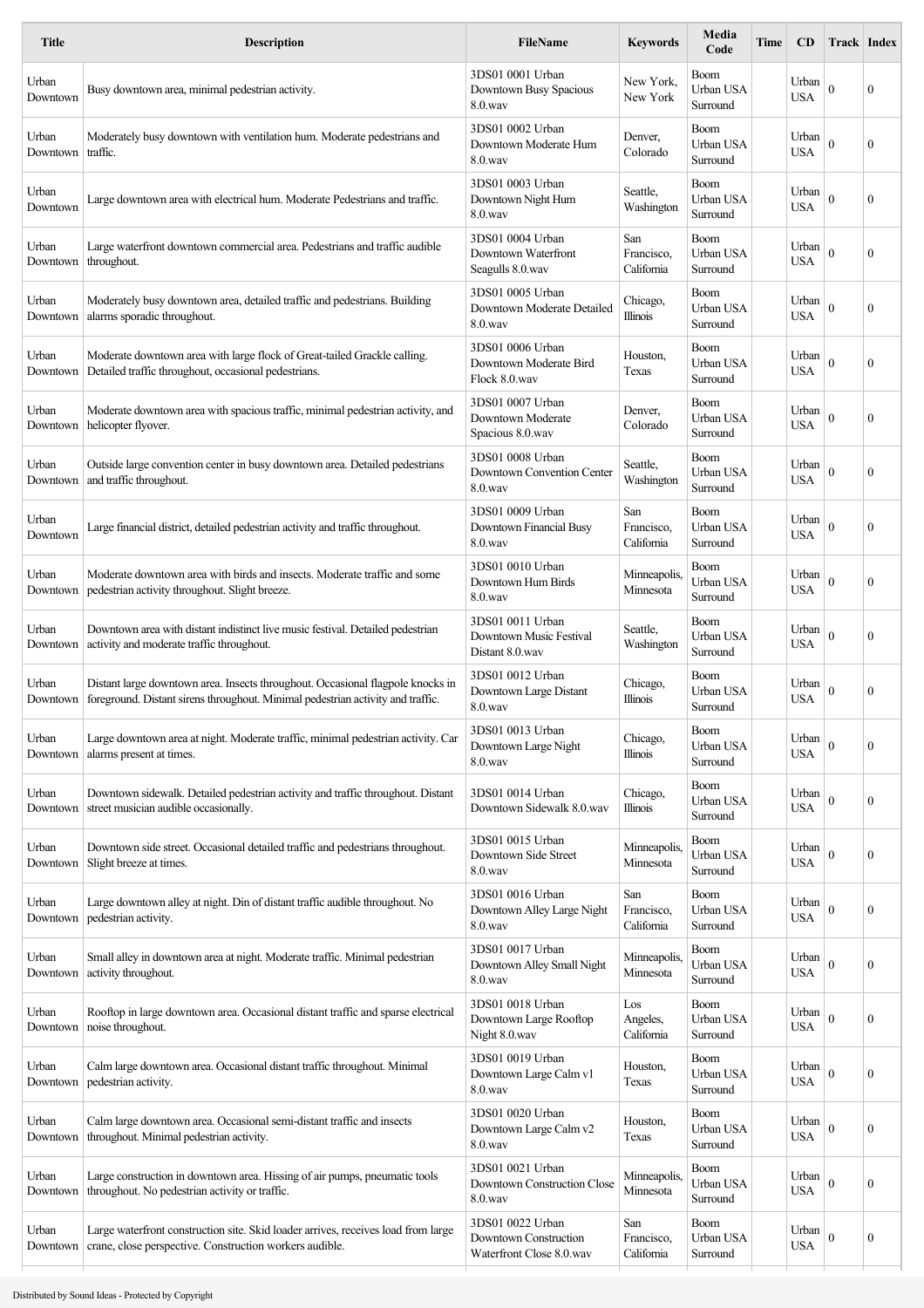| Urban<br>Downtown   | Large downtown construction site. Spacious with lots of activity. Minimal<br>pedestrian activity and traffic.                                           | 3DS01 0023 Urban<br>Downtown Construction Busy<br>$8.0$ .wav      | Denver,<br>Colorado             | <b>Boom</b><br>Urban USA<br>Surround | Urban<br><b>USA</b> | $\mathbf{0}$ | $\boldsymbol{0}$ |
|---------------------|---------------------------------------------------------------------------------------------------------------------------------------------------------|-------------------------------------------------------------------|---------------------------------|--------------------------------------|---------------------|--------------|------------------|
| Urban<br>Downtown   | Downtown construction site with detailed activity. Moderate pedestrians and<br>traffic throughout.                                                      | 3DS01 0024 Urban<br>Downtown Construction<br>Detailed 8.0.wav     | New York,<br>New York           | Boom<br>Urban USA<br>Surround        | Urban<br><b>USA</b> | $\mathbf{0}$ | $\boldsymbol{0}$ |
| Urban<br>People     | Busy indoor market. Pedestrian activity and voices throughout.                                                                                          | 3DS01 0025 Urban People<br>Indoor Market Busy 8.0.wav             | Seattle,<br>Washington          | <b>Boom</b><br>Urban USA<br>Surround | Urban<br>USA        | $\mathbf{0}$ | $\boldsymbol{0}$ |
| Urban<br>People     | Large indoor market. Pedestrian activity and voices throughout.                                                                                         | 3DS01 0026 Urban People<br>Indoor Market Large v1<br>$8.0$ .wav   | San<br>Francisco,<br>California | Boom<br>Urban USA<br>Surround        | Urban<br>USA        | $\mathbf{0}$ | $\boldsymbol{0}$ |
| Urban<br>People     | Large indoor market. Pedestrian activity and voices throughout. Distant indistinct<br>music.                                                            | 3DS01 0027 Urban People<br>Indoor Market Large v2<br>$8.0$ .wav   | San<br>Francisco,<br>California | Boom<br>Urban USA<br>Surround        | Urban<br><b>USA</b> | $\theta$     | $\boldsymbol{0}$ |
| Urban<br>People     | Busy Indoor farmers market. Pedestrian activity and voices throughout.                                                                                  | 3DS01 0028 Urban People<br><b>Indoor Farmer Market</b><br>8.0.wav | Seattle,<br>Washington          | Boom<br>Urban USA<br>Surround        | Urban<br><b>USA</b> | $\theta$     | $\boldsymbol{0}$ |
| Urban<br>People     | Busy open-sided market. Pedestrian activity and voices throughout. Occasional<br>traffic.                                                               | 3DS01 0029 Urban People<br>Covered Market 8.0.wav                 | Seattle,<br>Washington          | Boom<br>Urban USA<br>Surround        | Urban<br><b>USA</b> | $\theta$     | 0                |
| Urban<br>People     | Open sided market at closing time. Pedestrian activity and voices throughout.<br>Occasional traffic.                                                    | 3DS01 0030 Urban People<br>Market Closing 8.0.wav                 | Seattle,<br>Washington          | Boom<br>Urban USA<br>Surround        | Urban<br><b>USA</b> | $\theta$     | $\mathbf{0}$     |
| Urban<br>People     | Busy outdoor market. Detailed close pedestrian activity and voices throughout.                                                                          | 3DS01 0031 Urban People<br>Outdoor Market 8.0.wav                 | Seattle,<br>Washington          | <b>Boom</b><br>Urban USA<br>Surround | Urban<br><b>USA</b> | $\mathbf{0}$ | $\boldsymbol{0}$ |
| Urban<br>People     | Pedestrian tunnel in downtown area. Detailed pedestrian activity, bicycles, and<br>voices throughout. Distant sirens and traffic at times.              | 3DS01 0032 Urban People<br>Pedestrian Tunnel 8.0.wav              | Chicago,<br>Illinois            | Boom<br>Urban USA<br>Surround        | Urban<br><b>USA</b> | $\mathbf{0}$ | $\boldsymbol{0}$ |
| Urban<br>People     | Tourists outside iconic downtown building. Pedestrian activity and voices<br>throughout. Busker in distance plays indistinct music.                     | 3DS01 0033 Urban People<br>Tourist Building 8.0.wav               | Seattle,<br>Washington          | Boom<br>Urban USA<br>Surround        | Urban<br>USA        | $\mathbf{0}$ | 0                |
| Urban<br>People     | "Chinatown" district in downtown area with locals playing games. Pedestrian<br>activity and foreign language voices throughout. Occasional traffic.     | 3DS01 0034 Urban People<br>International District 8.0.wav         | San<br>Francisco,<br>California | Boom<br>Urban USA<br>Surround        | Urban<br><b>USA</b> | $\Omega$     | $\boldsymbol{0}$ |
| Urban<br>People     | Downtown commercial area with distant music festival, buskers playing indistinct<br>music. Pedestrian activity and voices throughout. Sirens at times.  | 3DS01 0035 Urban People<br>Music Festival Distant 8.0.wav         | Seattle,<br>Washington          | Boom<br>Urban USA<br>Surround        | Urban<br><b>USA</b> | $\mathbf{0}$ | $\boldsymbol{0}$ |
| Urban<br>People     | Children playing in water fountains in downtown area. Voices and activity<br>throughout.                                                                | 3DS01 0036 Urban People<br>Children Fountain 8.0.wav              | New York,<br>New York           | Boom<br>Urban USA<br>Surround        | Urban<br><b>USA</b> | $\theta$     | $\boldsymbol{0}$ |
| Urban<br>People     | Tourists walking around downtown fountain, children playing. Pedestrian activity<br>and traffic throughout.                                             | 3DS01 0037 Urban People<br>Fountain Activity 8.0.wav              | Denver,<br>Colorado             | <b>Boom</b><br>Urban USA<br>Surround | Urban<br><b>USA</b> | $\theta$     | $\boldsymbol{0}$ |
| Urban<br>People     | Tourists in popular downtown area. Pedestrian activity throughout.                                                                                      | 3DS01 0038 Urban People<br>Tourist Activity 8.0.wav               | Chicago,<br>Illinois            | Boom<br>Urban USA<br>Surround        | Urban<br><b>USA</b> | $\theta$     | $\boldsymbol{0}$ |
| Urban<br>People     | Many tourists at attraction in downtown area. Detailed pedestrian activity and<br>voices throughout.                                                    | 3DS01 0039 Urban People<br>Tourist Activity Busy 8.0.wav          | Seattle,<br>Washington          | <b>Boom</b><br>Urban USA<br>Surround | Urban<br><b>USA</b> | $\mathbf{0}$ | $\boldsymbol{0}$ |
| Urban<br>People     | Popular beach boardwalk with detailed pedestrian activity throughout. Air traffic<br>at times.                                                          | 3DS01 0040 Urban People<br>Beach Boardwalk 8.0.wav                | Los<br>Angeles,<br>California   | <b>Boom</b><br>Urban USA<br>Surround | Urban<br><b>USA</b> | $\mathbf{0}$ | $\boldsymbol{0}$ |
| Urban<br>People     | Large ticket line outside of stadium. Detailed pedestrian activity and voices<br>throughout. Distant indistinct music throughout.                       | 3DS01 0041 Urban People<br>Crowds Ticket Line v1<br>$8.0$ way     | Denver,<br>Colorado             | Boom<br>Urban USA<br>Surround        | Urban<br>USA        | $\mathbf{0}$ | 0                |
| Urban<br>People     | Large ticket line outside of stadium. Pedestrian activity and voices throughout.<br>Distant crowd cheers at times. Distant indistinct music throughout. | 3DS01 0042 Urban People<br>Crowds Ticket Line v2<br>$8.0$ .wav    | Denver,<br>Colorado             | <b>Boom</b><br>Urban USA<br>Surround | Urban<br><b>USA</b> | $\Omega$     | $\boldsymbol{0}$ |
| Urban<br>Recreation | Large park in center of city. Buskers playing music, moderate pedestrian activity<br>throughout.                                                        | 3DS01 0043 Urban Rec City<br>Park 8.0.wav                         | New York,<br>New York           | Boom<br>Urban USA<br>Surround        | Urban<br><b>USA</b> | $\theta$     | $\boldsymbol{0}$ |
| Urban<br>Recreation | Large park with children playing and pedestrians walking. Distant fountains.<br>Moderate traffic throughout.                                            | 3DS01 0044 Urban Rec City<br>Park Spacious 8.0.wav                | San<br>Francisco,<br>California | <b>Boom</b><br>Urban USA<br>Surround | Urban<br><b>USA</b> | $\theta$     | $\boldsymbol{0}$ |
| Urban<br>Recreation | Large park in center of city. Traffic audible throughout. Sirens occasional.<br>Moderate pedestrian activity.                                           | 3DS01 0045 Urban Rec City<br>Park Traffic 8.0.wav                 | Chicago,<br><b>Illinois</b>     | Boom<br>Urban USA<br>Surround        | Urban<br><b>USA</b> | $\Omega$     | $\boldsymbol{0}$ |
|                     |                                                                                                                                                         |                                                                   |                                 |                                      |                     |              |                  |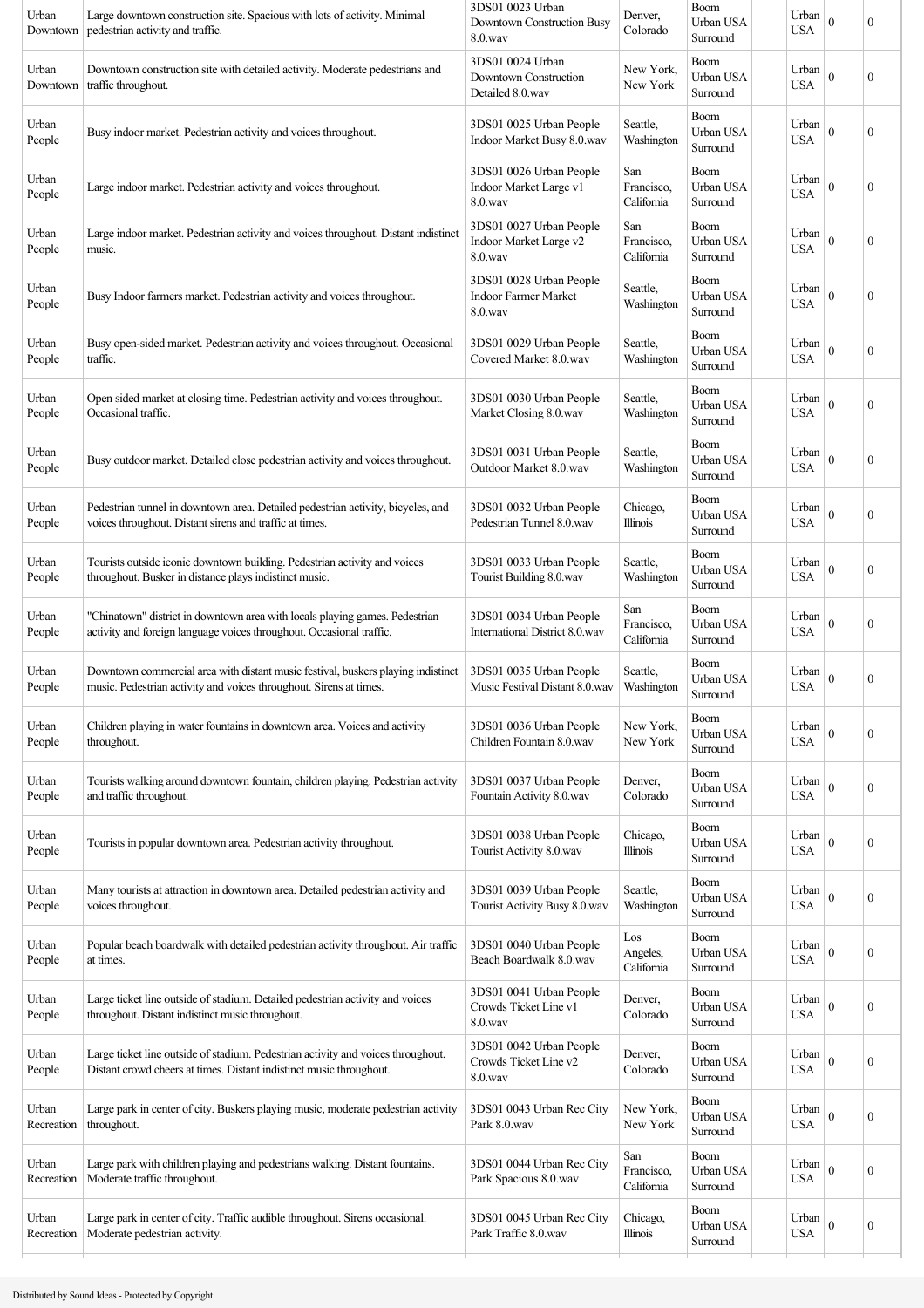| Urban<br>Recreation | Large city park with families walking at a distance. Distant traffic audible<br>throughout.                                                                        | 3DS01 0046 Urban Rec City<br>Park People 8.0.wav                 | Chicago,<br>Illinois            | <b>Boom</b><br>Urban USA<br>Surround | Urban<br>USA        | $\mathbf{0}$ | $\boldsymbol{0}$ |
|---------------------|--------------------------------------------------------------------------------------------------------------------------------------------------------------------|------------------------------------------------------------------|---------------------------------|--------------------------------------|---------------------|--------------|------------------|
| Urban<br>Recreation | Park on edge of city. Insects, distant construction, and distant traffic audible<br>throughout. Occasional distant indistinct music. Minimal pedestrian activity.  | 3DS01 0047 Urban Rec Park<br>Calm 8.0.wav                        | Chicago,<br>Illinois            | Boom<br>Urban USA<br>Surround        | Urban<br>USA        | $\mathbf{0}$ | $\boldsymbol{0}$ |
| Urban<br>Recreation | Large park at night. Traffic din and insects audible throughout. Minimal<br>pedestrian activity. Occasional breeze.                                                | 3DS01 0048 Urban Rec Park<br>Night 8.0.wav                       | Minneapolis.<br>Minnesota       | Boom<br>Urban USA<br>Surround        | Urban<br>USA        | $\mathbf{0}$ | 0                |
| Urban<br>Recreation | Calm park at night. Insects and distant traffic din throughout. Minimal pedestrian<br>activity.                                                                    | 3DS01 0049 Urban Rec Park<br>Night Calm 8.0.wav                  | Denver,<br>Colorado             | Boom<br>Urban USA<br>Surround        | Urban<br>USA        | $\mathbf{0}$ | $\boldsymbol{0}$ |
| Urban<br>Recreation | Park in harbor area. Waves, seagulls, and boats throughout. Occasional air<br>traffic. Minimal pedestrian activity.                                                | 3DS01 0050 Urban Rec<br>Harbor Park Spacious<br>$8.0$ .wav       | Seattle,<br>Washington          | Boom<br>Urban USA<br>Surround        | Urban<br><b>USA</b> | $\theta$     | $\boldsymbol{0}$ |
| Urban<br>Recreation | Harbor beach waves. Boats and city din throughout. Occasional air traffic.<br>Minimal pedestrian activity.                                                         | 3DS01 0051 Urban Rec<br>Beach Waves v1 8.0, way                  | San<br>Francisco,<br>California | Boom<br>Urban USA<br>Surround        | Urban<br><b>USA</b> | $\theta$     | 0                |
| Urban<br>Recreation | Harbor beach waves more distant. Boats and city din throughout. Occasional air<br>traffic. Minimal pedestrian activity.                                            | 3DS01 0052 Urban Rec<br>Beach Waves v2 8.0.wav                   | San<br>Francisco,<br>California | Boom<br>Urban USA<br>Surround        | Urban<br><b>USA</b> | $\theta$     | 0                |
| Urban<br>Recreation | Beachfront path in urban area. Detailed pedestrians walking and running, and<br>traffic throughout. Birds active at times.                                         | 3DS01 0053 Urban Rec<br>Beach Path 8.0.wav                       | Seattle,<br>Washington          | Boom<br>Urban USA<br>Surround        | Urban<br>USA        | $\theta$     | $\overline{0}$   |
| Urban<br>Recreation | Large marina near city center. Waves, birds, and boat manufacturing throughout.<br>Occasional boats and traffic.                                                   | 3DS01 0054 Urban Rec<br>Marina Large 8.0.wav                     | San<br>Francisco,<br>California | <b>Boom</b><br>Urban USA<br>Surround | Urban<br><b>USA</b> | $\mathbf{0}$ | $\boldsymbol{0}$ |
| Urban<br>Recreation | Large yacht club in downtown area with sailboat masts clinking. Boats, traffic,<br>and water lap throughout. Moderate pedestrian activity.                         | 3DS01 0055 Urban Rec<br>Yacht Club 8.0.wav                       | Chicago,<br>Illinois            | Boom<br>Urban USA<br>Surround        | Urban<br>USA        | $\mathbf{0}$ | 0                |
| Urban<br>Recreation | Small marina on outskirts of city. Sailboat masts clinking and water lap<br>throughout. Occasional traffic and airplanes. Moderate pedestrian activity.            | 3DS01 0056 Urban Rec<br>Marina Small 8.0.wav                     | Minneapolis.<br>Minnesota       | Boom<br>Urban USA<br>Surround        | Urban<br>USA        | $\mathbf{0}$ | 0                |
| Urban<br>Recreation | Marina near city center. Distant sailboat masts clinking. Detailed pedestrian<br>activity, bicycles. Distant traffic throughout. Occasional air traffic and boats. | 3DS01 0057 Urban Rec<br>Marina Distant 8.0.wav                   | Chicago,<br>Illinois            | Boom<br>Urban USA<br>Surround        | Urban<br>USA        | $\theta$     | 0                |
| Urban<br>Recreation | Beach in downtown area. Waves, traffic, boats and pedestrians throughout.                                                                                          | 3DS01 0058 Urban Rec<br>Beach Night 8.0.wav                      | Seattle,<br>Washington          | Boom<br>Urban USA<br>Surround        | Urban<br><b>USA</b> | $\theta$     | $\boldsymbol{0}$ |
| Urban<br>Recreation | Busy path in large downtown park. Detailed pedestrians, bicycles, and skaters<br>throughout. Sirens at times. Occasional horse drawn cart.                         | 3DS01 0059 Urban Rec Park<br>Path Busy 8.0.wav                   | New York,<br>New York           | Boom<br>Urban USA<br>Surround        | Urban<br><b>USA</b> | $\theta$     | 0                |
| Urban<br>Recreation | Busy walking path in large downtown park. Detailed pedestrian activity<br>throughout. Buskers play indistinct music.                                               | 3DS01 0060 Urban Rec Park<br>Path Buskers 8.0.wav                | New York,<br>New York           | <b>Boom</b><br>Urban USA<br>Surround | Urban<br><b>USA</b> | $\theta$     | $\boldsymbol{0}$ |
| Urban<br>Recreation | Busy gravel walking path. Detailed pedestrian activity and traffic throughout.<br>Occasional air traffic.                                                          | 3DS01 0061 Urban Park Path<br>Traffic 8.0.wav                    | Seattle,<br>Washington          | <b>Boom</b><br>Urban USA<br>Surround | Urban<br><b>USA</b> | $\theta$     | $\boldsymbol{0}$ |
| Urban<br>Recreation | Basketball game played on the street. Traffic and spectators audible throughout.<br>Detailed activity throughout.                                                  | 3DS01 0062 Urban Rec<br>Street Basketball 8.0.wav                | New York,<br>New York           | <b>Boom</b><br>Urban USA<br>Surround | Urban<br><b>USA</b> | $\mathbf{0}$ | $\boldsymbol{0}$ |
| Urban<br>Recreation | Tennis games being played in city park. Detailed activity and voices throughout.<br>Occasional air traffic and pedestrian activity.                                | 3DS01 0063 Urban Rec<br>Tennis Courts 8.0.wav                    | Seattle,<br>Washington          | Boom<br>Urban USA<br>Surround        | Urban<br><b>USA</b> | $\mathbf{0}$ | $\boldsymbol{0}$ |
| Urban<br>Transit    | Large highway recorded from pedestrian bridge above. Traffic audible<br>throughout. No pedestrian activity.                                                        | 3DS01 0064 Urban Trans<br>Highway Busy 8.0.wav                   | Houston,<br>Texas               | Boom<br>Urban USA<br>Surround        | Urban<br>USA        | $\mathbf{0}$ | $\boldsymbol{0}$ |
| Urban<br>Transit    | Busy downtown two-way street. Traffic throughout on both sides. Minimal<br>pedestrian activity.                                                                    | 3DS01 0065 Urban Trans<br>Downtown Street Busy<br>8.0.wav        | New York,<br>New York           | Boom<br>Urban USA<br>Surround        | Urban<br><b>USA</b> | $\mathbf{0}$ | 0                |
| Urban<br>Transit    | Busy downtown street, spacious feel at times. Moderate pedestrian activity.                                                                                        | 3DS01 0066 Urban Trans<br>Downtown Street Spacious<br>8.0.wav    | New York,<br>New York           | Boom<br>Urban USA<br>Surround        | Urban<br><b>USA</b> | $\theta$     | $\boldsymbol{0}$ |
| Urban<br>Transit    | Downtown 4-way intersection, calm feel. Minimal pedestrian activity.                                                                                               | 3DS01 0067 Urban Trans<br>Downtown Intersection Calm<br>8.0.wav  | Seattle,<br>Washington          | Boom<br>Urban USA<br>Surround        | Urban<br><b>USA</b> | $\theta$     | 0                |
| Urban<br>Transit    | Downtown intersection at night. Detailed traffic and moderate pedestrians<br>throughout.                                                                           | 3DS01 0068 Urban Trans<br>Downtown Intersection Night<br>8.0.wav | New York,<br>New York           | Boom<br>Urban USA<br>Surround        | Urban<br><b>USA</b> | $\theta$     | $\boldsymbol{0}$ |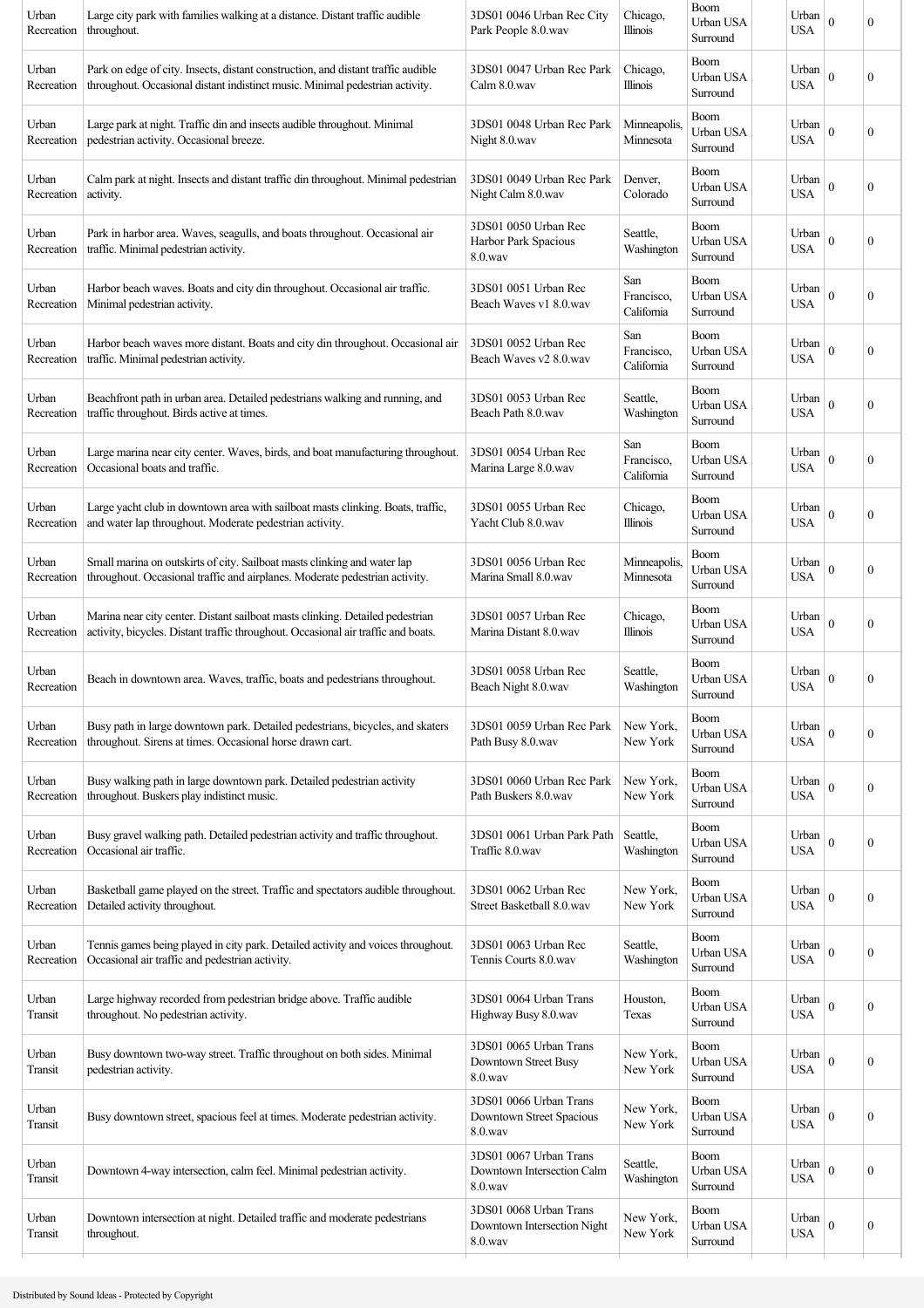|                     |                                                                                                                                                                                       |                                                                       | California                      | Surround                             | USA                 |                  | $\boldsymbol{0}$ |
|---------------------|---------------------------------------------------------------------------------------------------------------------------------------------------------------------------------------|-----------------------------------------------------------------------|---------------------------------|--------------------------------------|---------------------|------------------|------------------|
| Urban<br>Transit    | Under large iconic elevated bridge. Small waves, distant marina and birds<br>throughout. No pedestrian activity.                                                                      | 3DS01 0070 Urban Trans<br>Bridge Water 8.0.wav                        | San<br>Francisco,<br>California | <b>Boom</b><br>Urban USA<br>Surround | Urban<br><b>USA</b> | $\mathbf{0}$     | $\boldsymbol{0}$ |
| Urban<br>Transit    | Under smaller concrete bridge outside of downtown, birds chirp and fly<br>throughout. Calm rushing water throughout. Minimal pedestrian activity.                                     | 3DS01 0071 Urban Trans<br>Bridge Birds 8.0.wav                        | Denver,<br>Colorado             | Boom<br>Urban USA<br>Surround        | Urban<br><b>USA</b> | $\mathbf{0}$     | $\boldsymbol{0}$ |
| Urban<br>Transit    | In the middle of a large iconic elevated bridge. Clunks from cars passing over<br>metal. Detailed pedestrians and bicycles throughout. Occasional air traffic.                        | 3DS01 0072 Urban Trans<br>Bridge Close 8.0.wav                        | San<br>Francisco,<br>California | <b>Boom</b><br>Urban USA<br>Surround | Urban<br>USA        | $\mathbf{0}$     | $\boldsymbol{0}$ |
| Urban<br>Transit    | Slaps from cars driving over steel bridge plates at high speed. Moderate detailed<br>pedestrians and bicycles throughout.                                                             | 3DS01 0073 Urban Trans<br>Bridge Plate Slaps 8.0.wav                  | San<br>Francisco,<br>California | Boom<br>Urban USA<br>Surround        | Urban<br>USA        | $\boldsymbol{0}$ | $\boldsymbol{0}$ |
| Urban<br>Transit    | Clunks and slaps from cars driving on elevated wooden bridge. Recorded from a<br>distance. Occasional breeze and leaf activity. Air traffic at times. Minimal<br>pedestrian activity. | 3DS01 0074 Urban Trans<br>Bridge Slaps Wood 8.0.wav                   | Seattle,<br>Washington          | Boom<br>Urban USA<br>Surround        | Urban<br><b>USA</b> | $\theta$         | $\boldsymbol{0}$ |
| Urban<br>Transit    | Under takeoff path at LAX. Traffic, birds, and slight breeze audible throughout.<br>Minimal pedestrian activity.                                                                      | 3DS01 0075 Urban Trans<br>Planes Takeoff Close 8.0.wav                | Los<br>Angeles,<br>California   | Boom<br>Urban USA<br>Surround        | Urban<br><b>USA</b> | $\theta$         | $\boldsymbol{0}$ |
| Urban<br>Transit    | Next to takeoff runway at SFO. Birds and semi-distant traffic throughout.<br>Minimal pedestrian activity.                                                                             | 3DS01 0076 Urban Trans<br>Planes Takeoff Moderate<br>$8.0$ .wav       | San<br>Francisco,<br>California | Boom<br>Urban USA<br>Surround        | Urban<br><b>USA</b> | $\mathbf{0}$     | 0                |
| Urban<br>Transit    | Across water from takeoff runway at SFO. Birds and semi-distant traffic<br>throughout, minimal pedestrian activity. Occasional gentle water lap.                                      | 3DS01 0077 Urban Trans<br>Planes Takeoff Distant<br>$8.0$ .wav        | San<br>Francisco,<br>California | Boom<br>Urban USA<br>Surround        | Urban<br><b>USA</b> | $\mathbf{0}$     | $\mathbf{0}$     |
| Urban<br>Transit    | Planes fly over abandoned industrial area shortly after takeoff. Insets and slight<br>breeze throughout. Occasional traffic and sirens. Minimal pedestrian activity.                  | 3DS01 0078 Urban Trans<br>Planes Flyover 8.0.wav                      | Chicago,<br><b>Illinois</b>     | Boom<br>Urban USA<br>Surround        | Urban<br><b>USA</b> | $\mathbf{0}$     | $\boldsymbol{0}$ |
| Urban<br>Transit    | Inside subway station near ticketing machines. Detailed pedestrian activity and<br>voices throughout. Rumble of trains in background.                                                 | 3DS01 0079 Urban Trans<br>Subway Ticketing 8.0.wav                    | New York,<br>New York           | Boom<br>Urban USA<br>Surround        | Urban<br><b>USA</b> | $\mathbf{0}$     | $\boldsymbol{0}$ |
| Urban<br>Transit    | On subway platform, trains arriving and departing. Detailed pedestrian activity<br>throughout.                                                                                        | 3DS01 0080 Urban Trans<br>Subway Platform 8.0.wav                     | New York,<br>New York           | Boom<br>Urban USA<br>Surround        | Urban<br>USA        | $\mathbf{0}$     | $\boldsymbol{0}$ |
| Urban<br>Transit    | Rumble of subway recorded from a distance, underground. Distant pedestrian<br>activity and voices throughout.                                                                         | 3DS01 0081 Urban Trans<br>Subway Rumble 8.0.wav                       | New York,<br>New York           | Boom<br>Urban USA<br>Surround        | Urban<br><b>USA</b> | $\mathbf{0}$     | $\boldsymbol{0}$ |
| Urban<br>Transit    | Train platform in city center. Train arriving and departing. Detailed pedestrian<br>activity throughout.                                                                              | 3DS01 0082 Urban Trans<br>Train Platform 8.0.wav                      | Denver,<br>Colorado             | Boom<br>Urban USA<br>Surround        | Urban<br><b>USA</b> | $\theta$         | $\boldsymbol{0}$ |
| Urban<br>Transit    | Transit station in calm downtown area. Trains, busses, and cars audible<br>throughout. Moderate distant pedestrian activity.                                                          | 3DS01 0083 Urban Trans<br><b>Transit Station 8.0.wav</b>              | Houston,<br>Texas               | Boom<br>Urban USA<br>Surround        | Urban<br><b>USA</b> | $\theta$         | $\boldsymbol{0}$ |
| Urban<br>Transit    | Train station at night. Single train arriving and departing on tracks above.<br>Electrical hum throughout. Minimal traffic and pedestrian activity.                                   | 3DS01 0084 Urban Trans<br>Train Station Night 8.0.wav                 | Los<br>Angeles,<br>California   | <b>Boom</b><br>Urban USA<br>Surround | Urban<br><b>USA</b> | $\theta$         | $\boldsymbol{0}$ |
| Urban<br>Transit    | Downtown elevated train station. Trains arriving and departing. Detailed<br>pedestrian activity and voices throughout.                                                                | 3DS01 0085 Urban Trans<br>Train Station Busy 8.0.wav                  | Chicago,<br>Illinois            | Boom<br>Urban USA<br>Surround        | Urban<br><b>USA</b> | $\theta$         | $\boldsymbol{0}$ |
| Urban<br>Transit    | Trains travel across elevated tracks overhead. Loud rumbling and clanking of<br>tracks. Moderate traffic at times. Minimal pedestrian activity.                                       | 3DS01 0086 Urban Trans<br>Trains Overhead 8.0.wav                     | New York,<br>New York           | Boom<br>Urban USA<br>Surround        | Urban<br><b>USA</b> | $\mathbf{0}$     | $\boldsymbol{0}$ |
| Urban<br>Transit    | Freight train moves through rail yard. Horn blasts close. Distant traffic at times.<br>No pedestrian activity.                                                                        | 3DS01 0087 Urban Trans<br>Freight Train Yard 8.0.wav                  | Houston,<br>Texas               | <b>Boom</b><br>Urban USA<br>Surround | Urban<br><b>USA</b> | $\mathbf{0}$     | $\boldsymbol{0}$ |
| Urban<br>Transit    | Freight train moves through industrial area. Horn blasts close. Detailed train<br>sounds throughout. Minimal traffic. Distant chemical plant. No pedestrian activity.                 | 3DS01 0088 Urban Trans<br>Freight Train Industrial<br>8.0.wav         | Houston,<br>Texas               | Boom<br>Urban USA<br>Surround        | Urban<br>USA        | $\mathbf{0}$     | $\boldsymbol{0}$ |
| Urban<br>Transit    | Freight train moves through industrial area at a distance. Horn blasts ranging from<br>close to distant. No pedestrian activity or traffic.                                           | 3DS01 0089 Urban Trans<br>Freight Train Industrial Distant<br>8.0.wav | Denver,<br>Colorado             | <b>Boom</b><br>Urban USA<br>Surround | Urban<br><b>USA</b> | $\theta$         | $\boldsymbol{0}$ |
| Urban<br>Transit    | Freight train moves through harbor area. Varying horn blasts and waves<br>throughout. Distant traffic throughout. Occasional air traffic.                                             | 3DS01 0090 Urban Trans<br>Freight Train Harbor 8.0.wav                | Seattle,<br>Washington          | Boom<br>Urban USA<br>Surround        | Urban<br><b>USA</b> | $\theta$         | $\boldsymbol{0}$ |
| Urban<br>Industrial | Close industrial ventilation, varying. Minimal traffic and pedestrians. Occasional<br>breeze and leaf rustling across the ground.                                                     | 3DS01 0091 Urban Industrial<br>Vents Close 8.0.wav                    | Minneapolis.<br>Minnesota       | Boom<br>Urban USA<br>Surround        | Urban<br><b>USA</b> | $\theta$         | $\boldsymbol{0}$ |